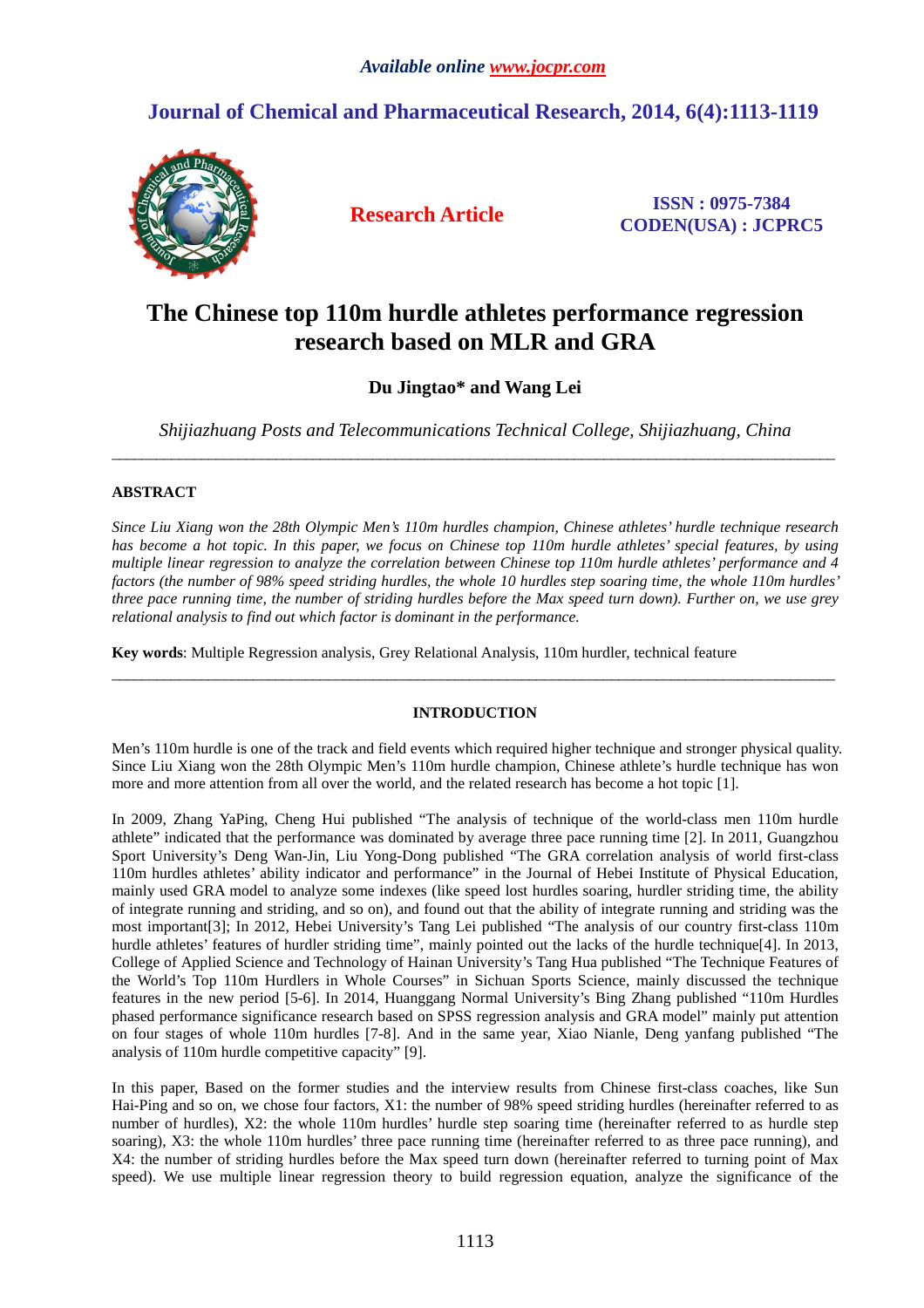regression equation and coefficients while using GRA theory to analyze the four factors' position on upgrade 110m hurdles performance. Finally, we hope our research is useful to find out the feature of Chinese top 110m hurdle athletes' technological structure, and provide a reference for scientific training.

*\_\_\_\_\_\_\_\_\_\_\_\_\_\_\_\_\_\_\_\_\_\_\_\_\_\_\_\_\_\_\_\_\_\_\_\_\_\_\_\_\_\_\_\_\_\_\_\_\_\_\_\_\_\_\_\_\_\_\_\_\_\_\_\_\_\_\_\_\_\_\_\_\_\_\_\_\_*

### **Data measurement method**

For measure the original data, we put a JVC-9800 digital video(the shooting level is 125cm, the frame rate is 50fps) on the middle of the 110m hurdle track to track the whole running process like figure 1 shows. And using EIMG64PN-I imager to calculate and record the observable variables.



**Figure 1: The DV shooting position map** 

### **Multiple linear regression analysis method**

Multiple linear regression analysis is a common statistical method to analyze the linear relationship between one dependent variable and multiple independent variables. Though the observable variables, MLR can build regression equation, which could reveal the correlationship between dependent and independent variables. Now MLR has been widely applied to natural science, social sciences and economics.

Based on the MLR theory, we know there are independent variable Y and dependent variables  $X_1, X_2, X_3, X_4$  meet:

$$
Y = B_0 + B_1 X_1 + \dots + B_4 X_4 + \varepsilon \tag{1}
$$

Among them, Y is observable random variable,  $X_1$ ,  $X_2$ ,  $X_3$ ,  $X_4$  are observable independent variables,  $b_0$  is undetermined intercept,  $B_1$ ,  $B_2$ ,  $B_3$ ,  $B_4$  are undetermined model parameters,  $\varepsilon$  is unobservable random error. Plug n groups independent sample date  $(y_i, x_{i1}... x_{i4}$ , i=1, 2... n) into formula (1), we get such formulas:

$$
Y_{1} = b_{0} + b_{1}x_{11} + \cdots + b_{4}x_{14} + e_{1};
$$
\n
$$
Y_{2} = b_{0} + b_{1}x_{21} + \cdots + b_{4}x_{24} + e_{2};
$$
\n
$$
\vdots
$$
\n
$$
Y_{i} = b_{0} + b_{1}x_{i1} + \cdots + b_{4}x_{i4} + e_{i};
$$
\n
$$
i = 1, 2, \ldots n
$$
\n(2)

 ${\rm e}_{\rm i}$  are random variables and meet  $Nor(0,\sigma^2)$  , and we can use matrix to express formula (2) as :

$$
Y = \begin{bmatrix} y_1 \\ y_2 \\ \vdots \\ y_n \end{bmatrix} \begin{bmatrix} 1, X_{11}, \cdots X_{14} \\ X_{21}, \cdots \begin{bmatrix} X_{14} \\ X_{24} \\ \vdots \\ X_{n4} \end{bmatrix} \end{bmatrix} \quad B = \begin{bmatrix} b_1 \\ b_2 \\ \vdots \\ b_n \end{bmatrix} \quad e = \begin{bmatrix} e_1 \\ e_2 \\ \vdots \\ e_n \end{bmatrix}
$$

Among them  $\sum (e_i)^2$  = min, and according to least square method, finally, we get formula (3):  $Y = XB$  (3)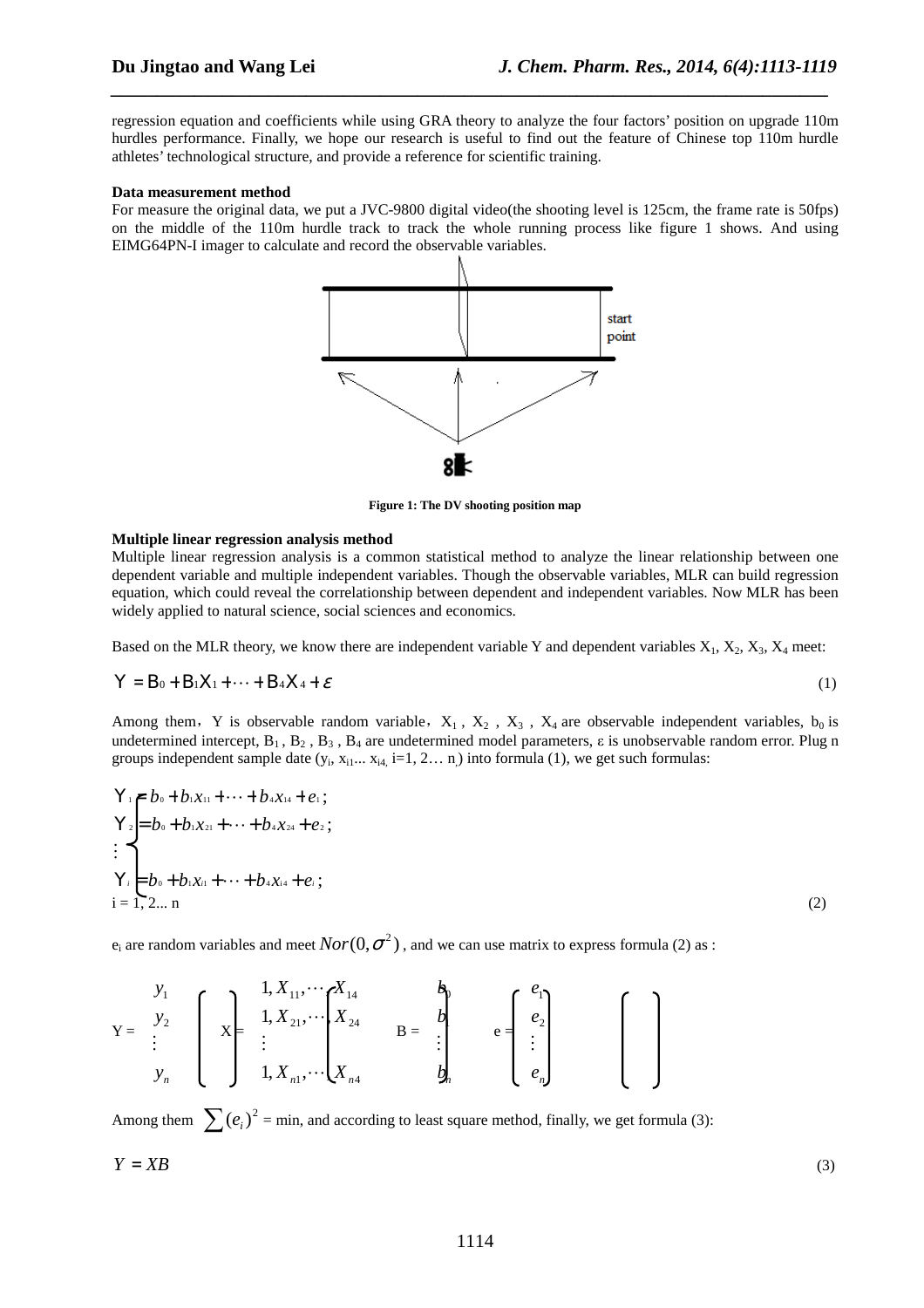**Using SPSS software to work out the undetermined parameters and testing** 

Step 1: According to the result, the multiple regression equation is:  
\n
$$
y = 3.025 + 0.172x_1 + 1.993x_2 + 0.252x_3 + 0.061x_4
$$
\n(4)

*\_\_\_\_\_\_\_\_\_\_\_\_\_\_\_\_\_\_\_\_\_\_\_\_\_\_\_\_\_\_\_\_\_\_\_\_\_\_\_\_\_\_\_\_\_\_\_\_\_\_\_\_\_\_\_\_\_\_\_\_\_\_\_\_\_\_\_\_\_\_\_\_\_\_\_\_\_*

Step 2: Test total regression equation's significance with F-test:

(1) Put forward null hypothesis, alternative hypothesis and significance level  $\alpha$  :

 $H_0: B_1 = B_2 = \cdots = B_k = 0$   $H_1: At least one B_k \neq 0$   $\alpha = 0.01$ 

(2) Run ANOVA on the SPSS software and the result shows on Table 1, we can see the Sig. <0.001, and Sig.  $\lt \alpha$ obviously. Therefore we refuse  $H_0$ , and the regression equation is significant.

### **Table 1: ANOVA<sup>b</sup>**

| Model                                                                                                                             |            | Sum of Squares | df | Mean Square |         | Sig.              |
|-----------------------------------------------------------------------------------------------------------------------------------|------------|----------------|----|-------------|---------|-------------------|
|                                                                                                                                   | Regression | 354            |    | .338        | 716.939 | .000 <sup>a</sup> |
|                                                                                                                                   | Residual   | .002           |    | .000        |         |                   |
|                                                                                                                                   | Total      | 1.356          |    |             |         |                   |
| Predictors: (Constant), turning point of Max speed, number of hurdles, three pace running, hurdles step soaring<br>$\mathfrak{a}$ |            |                |    |             |         |                   |
| Dependent Variable: total time                                                                                                    |            |                |    |             |         |                   |

Step 3: Test all Regression coefficients We use t-test to test all regression coefficients, and

(1) Put forward null hypothesis, alternative hypothesis and significance level  $\alpha$ :

## $H_0: B_k = 0$   $H_1: B_k \neq 0$   $\alpha = 0.01$

(2) we use SPSS to do all the mathematical calculation, and the result shows on Table 2:

### **Table 2: Regression Coefficients<sup>a</sup>**

| Model                          |                            | <b>Unstandardized Coefficients</b> |            | <b>Standardized Coefficients</b> |        |       |
|--------------------------------|----------------------------|------------------------------------|------------|----------------------------------|--------|-------|
|                                |                            |                                    | Std. Error | Beta                             |        | Sig.  |
|                                | (Constant)                 | 3.025                              | 0.727      |                                  | 4.162  | 0.009 |
|                                | number of hurdles          | 0.172                              | 0.023      | 0.377                            | 7.543  | 0.001 |
|                                | hurdles step soaring       | 1.993                              | 0.130      | 1.212                            | 15.355 | 0.000 |
|                                | three pace running         | 0.252                              | 0.030      | 0.340                            | 8.498  | 0.000 |
|                                | turning point of Max speed | 0.061                              | 0.019      | 0.195                            | 3.313  | 0.021 |
| Dependent Variable: total time |                            |                                    |            |                                  |        |       |

According to Table (2) the four variables,  $X_1$ 's(number of hurdles) t-statistics is 7.543,  $X_2$ 's(hurdles step soaring) t-statistics is 15.355, X3's(three pace running) t-statistics is 8.498, X4's(turning point of Max speed) t-statistics is 3.313, and according to our significance level  $\alpha = 0.01$ , we can find out:

(1) Sig.1=0.001< $\alpha$ , it means the independent variable "number of hurdles" regression coefficient is significant; (2) Sig.2<0.001< $\alpha$ , it means he independent variable "hurdles step soaring" regression coefficient is significant;

(3) Sig.3<0.001< $\alpha$ , it means he independent variable "three pace running" regression coefficient is significant;

(4) Sig.4=0.021> $\alpha$ , it means he independent variable "number of hurdles" regression coefficient is not significant;

According to the above conclusions, the independent variables  $X_1$ (number of hurdles),  $X_2$ (hurdles step soaring),  $X_3$ (three pace running) have significant influence to the dependent variable Y, while the  $X_4$ 's effect on the 110m hurdles performance also can not be ignored, but in our case, we set a higher strict significance level, so we have to remove  $X_4$  from regression equation.

Step 4: Rebuild the regression equation.

From the above, we remove  $X_4$  from the regression equation, use SPSS software to do the multiple linear regression progress again, and finally, the multiple regression equation is:

 $y = 5.068 + 0.139x_1 + 1.678x_2 + 0.206x_3$  (5)

The regression equation F-test result is shown as Table (3) and the Sig.  $\langle 0.001,$  obviously, Sig.  $\langle \alpha \rangle$ .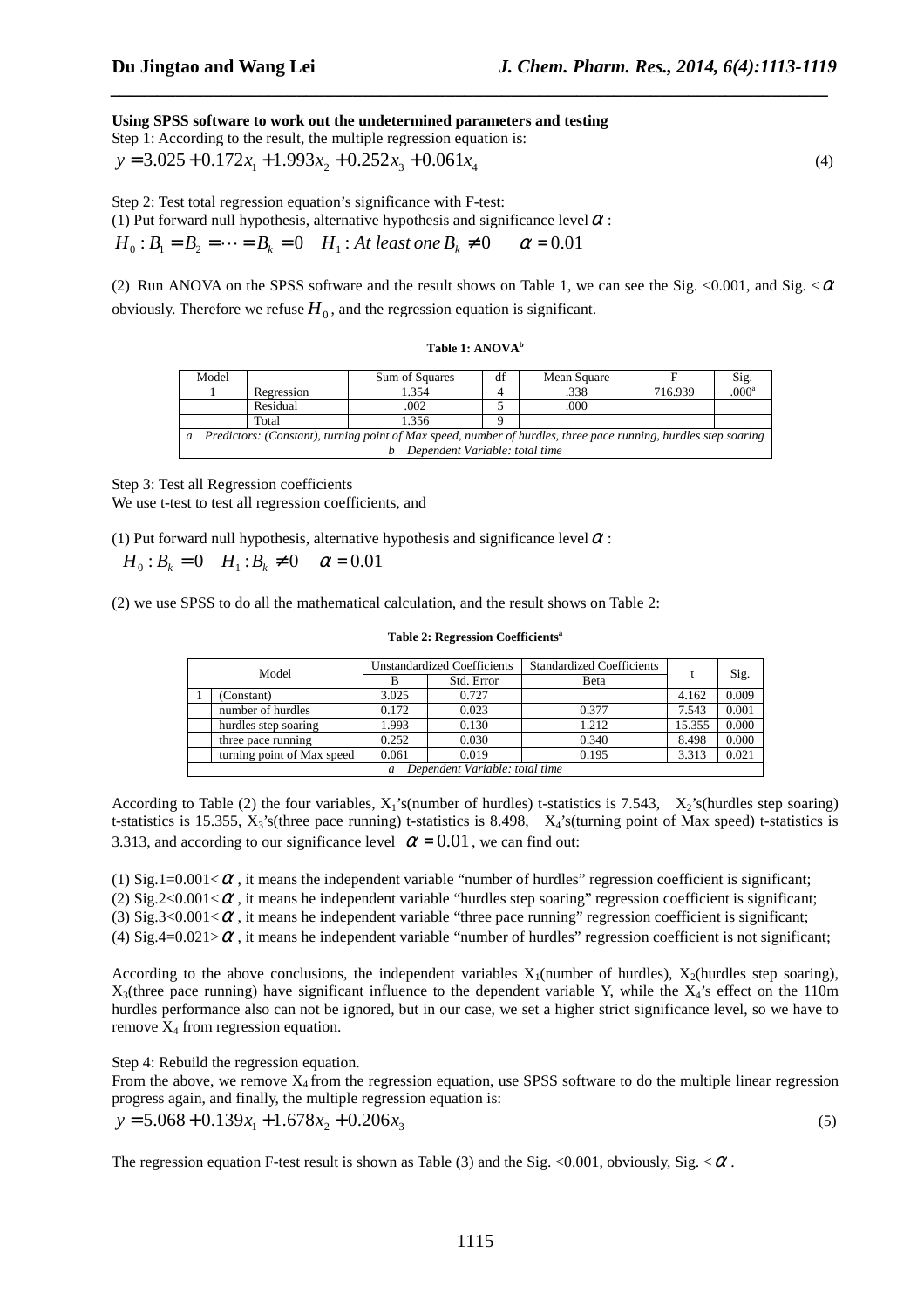# *\_\_\_\_\_\_\_\_\_\_\_\_\_\_\_\_\_\_\_\_\_\_\_\_\_\_\_\_\_\_\_\_\_\_\_\_\_\_\_\_\_\_\_\_\_\_\_\_\_\_\_\_\_\_\_\_\_\_\_\_\_\_\_\_\_\_\_\_\_\_\_\_\_\_\_\_\_* **Table 3: ANOVA<sup>b</sup>**

|                                | Model                                                                               | Sum of Squares | df | Mean Square |         | Sig.            |  |
|--------------------------------|-------------------------------------------------------------------------------------|----------------|----|-------------|---------|-----------------|--|
|                                | Regression                                                                          | .348           |    | 0.449       | 357.603 | $0.000^{\rm a}$ |  |
|                                | Residual                                                                            | 0.008          | h  | 0.001       |         |                 |  |
|                                | Total                                                                               | 1.356          |    |             |         |                 |  |
| a                              | Predictors: (Constant), three pace running, number of hurdles, hurdles step soaring |                |    |             |         |                 |  |
| Dependent Variable: total time |                                                                                     |                |    |             |         |                 |  |

The T-test of all regression coefficients result is shown as Table (4) and we can find out: all regression coefficients are significant.

| Model |                                |       | <b>Unstandardized Coefficients</b> | <b>Standardized Coefficients</b> |        |       |  |
|-------|--------------------------------|-------|------------------------------------|----------------------------------|--------|-------|--|
|       |                                |       | Std. Error                         | Beta                             |        | Sig.  |  |
|       | (Constant)                     | 5.068 | 0.628                              |                                  | 8.074  | 0.000 |  |
|       | Number of hurdles              | 0.139 | 0.034                              | 0.306                            | 4.153  | 0.006 |  |
|       | Hurdles step soaring           | 1.678 | 0.144                              | 1.020                            | 11.628 | 0.000 |  |
|       | Three pace running             | 0.206 | 0.043                              | 0.278                            | 4.819  | 0.003 |  |
|       | Dependent Variable: total time |       |                                    |                                  |        |       |  |

**Table 4: Regression Coefficients<sup>a</sup>**

We can also use SPSS software to calculate the Durbin-Watson statistic. The Durbin-Watson statistic is often used as a tool to show whether all residuals are mutual independence or not. When the Durbin-Watson statistic  $= 2$  or close to 2, means all residuals are mutual independence. In this paper, The Durbin-Watson statistic is 2.161, means all residuals are mutual independence.

### Dependent Variable: total time



**Figure 2: Normal P-P Plot of Regression Standardized Residual** 

From the Figure (1) we can find most of scatter points close to diagonal line, and it means the regression standardized residual is conforming to normal distribution.

By the conclusion of the multiple linear regression, we find out that the total time of 110m hurdles is correlated to  $X_1$ (number of hurdles),  $X_2$ (hurdles step soaring) and  $X_3$ (three pace running),  $X_4$ 's(turning point of Max speed) is not significant like the others.

### **Chinese top 110m hurdles athletes' Grey relevancy analysis on 110m hurdles performance and four factors.**

In 1979, Chinese professor Deng Ju-Long proposed Grey system theory, and in 1982, professor Deng published the first paper about Grey system theory "The Control Problems of Grey System" in System & Control Letter. Through several years' development, the theory has been widely applied in economics, military, sports, and other fields. Grey theory adaptation range is "small sample", "poor data information", "undefined" system, and it fits many aspects in sports research. In this paper, we regard 110m hurdles as a grey system project, using Grey relevancy analysis to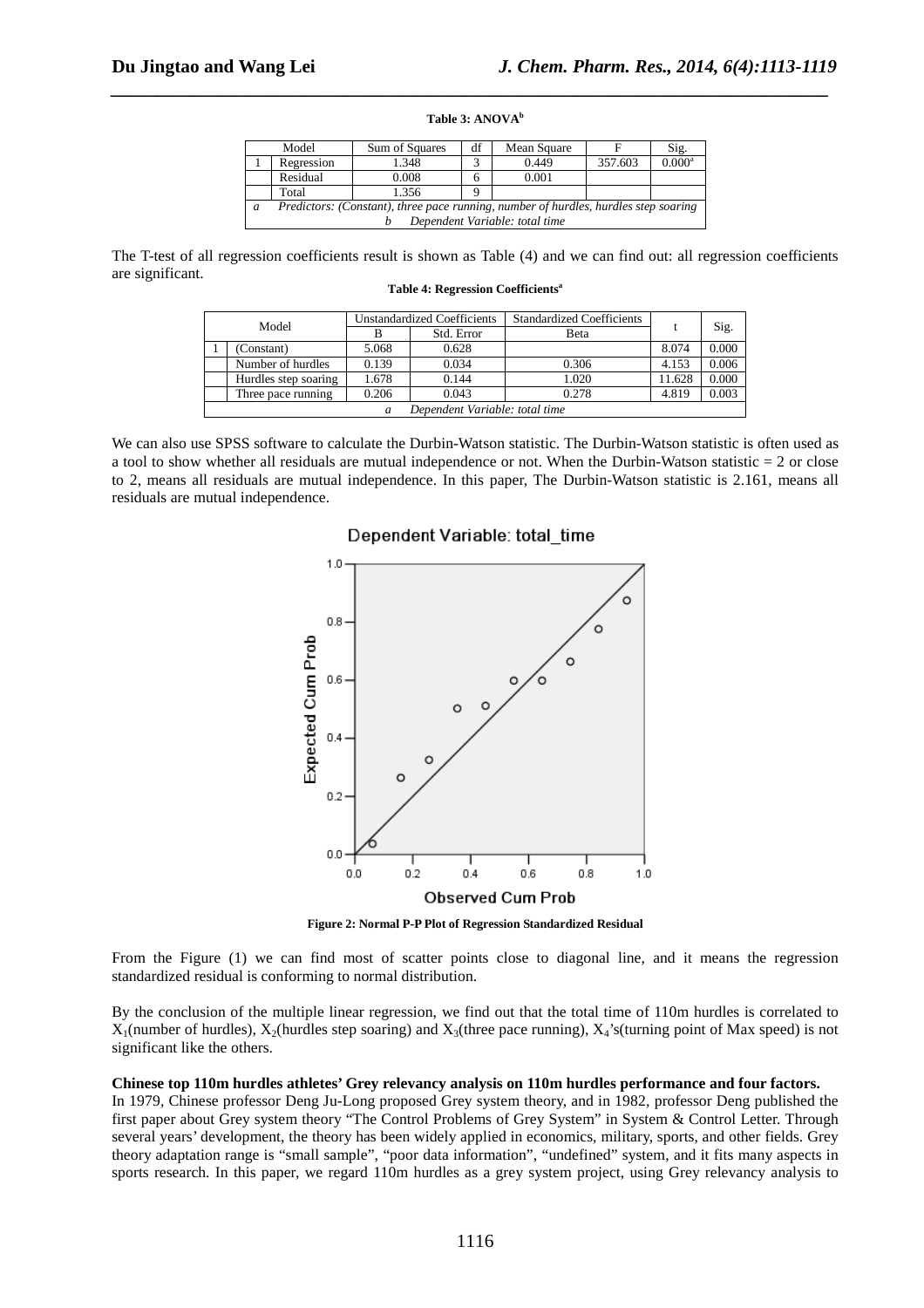reveal which factor dominates 110m hurdles performance.

### Step 1: Define reference series and contract series

In this case, we regard Y (total time of 110m hurdles) as reference series, and represented by  $X_0$ , regard  $X_1$ (number of hurdles),  $X_2$ (hurdles step soaring),  $X_3$ (three pace running),  $X_4$ 's (turning point of Max speed) as contract series. The detail is shown in Table (5).

*\_\_\_\_\_\_\_\_\_\_\_\_\_\_\_\_\_\_\_\_\_\_\_\_\_\_\_\_\_\_\_\_\_\_\_\_\_\_\_\_\_\_\_\_\_\_\_\_\_\_\_\_\_\_\_\_\_\_\_\_\_\_\_\_\_\_\_\_\_\_\_\_\_\_\_\_\_*

| NO.            | $X_0$   | $X_1$ | $X_2$ | $X_3$ | $X_4$ |
|----------------|---------|-------|-------|-------|-------|
|                | 12.9146 | 6.63  | 3.45  | 5.81  | 7     |
| $\overline{2}$ | 12.95   | 6.54  | 3.41  | 5.93  | 8     |
| 3              | 13.21   | 6.22  | 3.56  | 6.12  | 8     |
| 4              | 13.23   | 6.13  | 3.58  | 6.24  |       |
| 5              | 13.49   | 5.47  | 3.79  | 6.31  | 6     |
| 6              | 13.51   | 4.56  | 3.81  | 6.97  | 6     |
| 7              | 13.8    | 5.31  | 3.87  | 7.23  | 5     |
| 8              | 13.85   | 5.6   | 3.92  | 6.99  | 5     |
| 9              | 13.89   | 4.85  | 3.98  | 7.12  | 5     |
| 10             | 13.94   | 4.12  | 4.11  | 6.76  | 5     |

### **Table 5: Original data series**

Step 2: Original data processing

Calculate each series' average values:

 $X_0(t)=13.47846$   $X_1(t)=5.543$   $X_2(t)=3.748$   $X_3(t)=6.548$   $X_0(t)=6.2$ 

And then use average values to divide original data series, refer to Table (6):

| $X_0$    | $X_1$    | $X_{2}$  | $X_3$    | $X_4$    |
|----------|----------|----------|----------|----------|
| 0.958166 | 1.196103 | 0.920491 | 0.887294 | 1.129032 |
| 0.960792 | 1.179866 | 0.909819 | 0.90562  | 1.290323 |
| 0.980082 | 1.122136 | 0.94984  | 0.934637 | 1.290323 |
| 0.981566 | 1.105899 | 0.955176 | 0.952963 | 1.129032 |
| 1.000856 | 0.98683  | 1.011206 | 0.963653 | 0.967742 |
| 1.00234  | 0.822659 | 1.016542 | 1.064447 | 0.967742 |
| 1.023856 | 0.957965 | 1.032551 | 1.104154 | 0.806452 |
| 1.027565 | 1.010283 | 1.045891 | 1.067502 | 0.806452 |
| 1.030533 | 0.874977 | 1.0619   | 1.087355 | 0.806452 |
| 1.034243 | 0.74328  | 1.096585 | 1.032376 | 0.806452 |

#### **Table 6: Processed Original data**

Step 3: calculate grey correlation coefficient

From the grey correlation theory, we know the correlation coefficient formula is:

$$
\xi_i(k) = \frac{\min_{s} \min_{t} |x_0(t) - x_s(t)| + \rho \max_{s} \max_{t} |x_0(t) - x_s(t)|}{|x_0(k) - x_i(k)| + \rho \max_{s} \max_{t} |x_0(t) - x_s(t)|}
$$
\n(6)

Among them,  $\rho$  is called resolution coefficient, and usually  $\rho \in (0,1)$ .  $\rho$  is used for waken the correlation coefficient distortion influence from the oversize  $\max_s \max_t |x_0(t) - x_s(t)|$ , so the value of  $\rho$  is depended on  $\max_{s} \max_{t} |x_0(t) - x_s(t)|$  and assigned by the researcher. In common situation,  $\rho$  is often assigned closely to 0.5.

Table (6) is the values of  $|x_0(t) - x_s(t)|$ :

In our case,  $\rho = 0.5$ .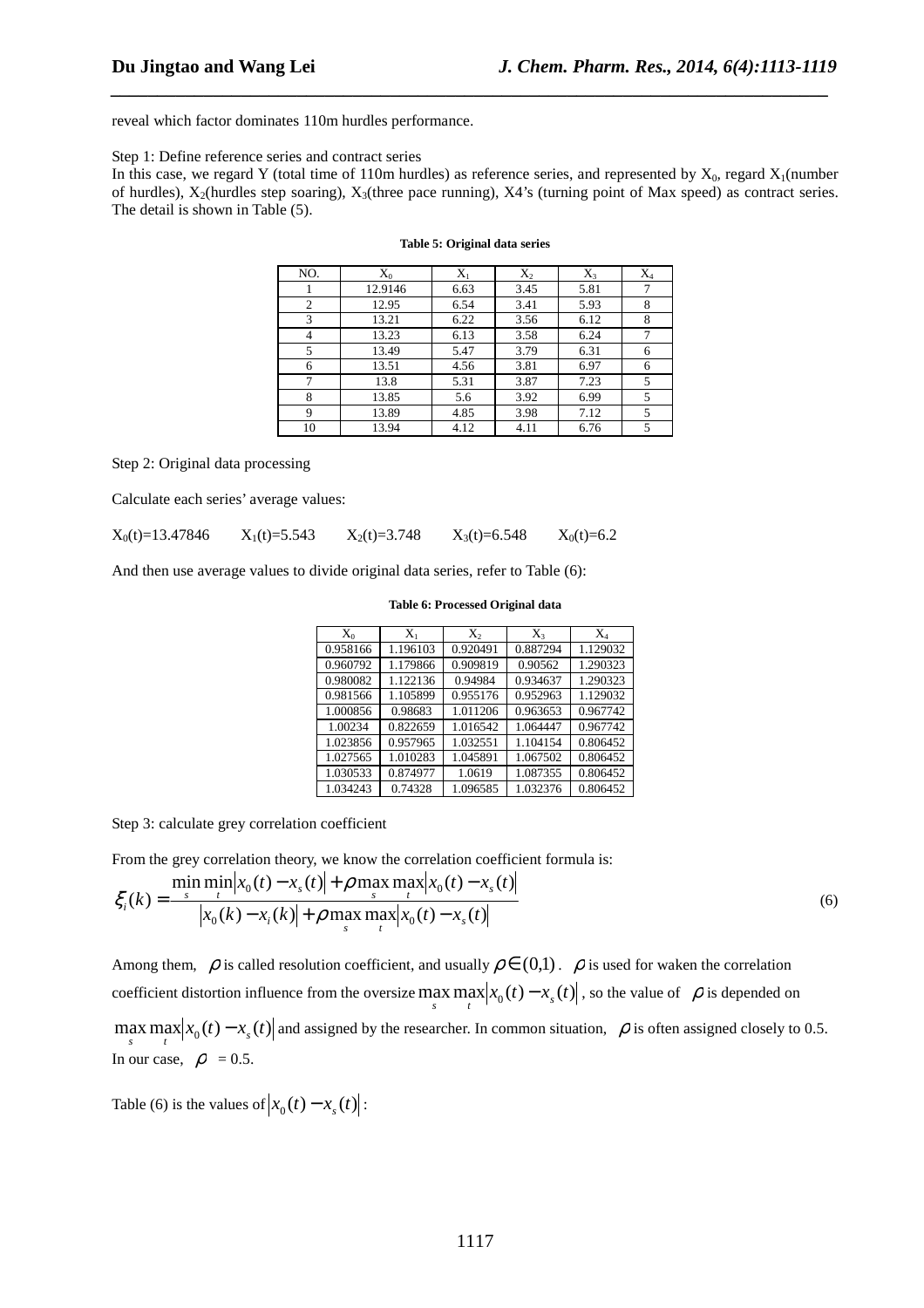| $X_1$    | $X_{2}$  | $X_3$    | $\rm X_4$ |
|----------|----------|----------|-----------|
| 0.237937 | 0.037675 | 0.070872 | 0.170866  |
| 0.219074 | 0.050974 | 0.055172 | 0.329530  |
| 0.142054 | 0.030242 | 0.045446 | 0.310240  |
| 0.124333 | 0.026390 | 0.028603 | 0.147466  |
| 0.014026 | 0.010350 | 0.037203 | 0.033114  |
| 0.179681 | 0.014202 | 0.062107 | 0.034598  |
| 0.065891 | 0.008695 | 0.080298 | 0.217404  |
| 0.017282 | 0.018326 | 0.039936 | 0.221114  |
| 0.155556 | 0.031367 | 0.056822 | 0.224082  |
| 0.290963 | 0.062342 | 0.001866 | 0.227791  |

**Table 6: The absolute difference value** 

*\_\_\_\_\_\_\_\_\_\_\_\_\_\_\_\_\_\_\_\_\_\_\_\_\_\_\_\_\_\_\_\_\_\_\_\_\_\_\_\_\_\_\_\_\_\_\_\_\_\_\_\_\_\_\_\_\_\_\_\_\_\_\_\_\_\_\_\_\_\_\_\_\_\_\_\_\_*

Form those values, we can find out:

 $\min_{s} \min_{t} |x_0(t) - x_s(t)| = 0.001866$  $\max_{s} \max_{t} |x_0(t) - x_s(t)| = 0.329530$ 

$$
\xi_i(k) = \frac{\min_{i} \min_{x_0}(t) - x_s(t)| + \rho \max_{s} \max_{t} |x_0(t) - x_s(t)|}{|x_0(k) - x_i(k)| + \rho \max_{s} \max_{t} |x_0(t) - x_s(t)|} = \frac{0.001866 + 0.5 \times 0.329530}{|x_0(k) - x_i(k)| + 0.5 \times 0.329530}
$$
\n
$$
= \frac{0.166631}{x_{ij} + 0.164765}
$$
\n(7)

Now we can calculate the  $\xi_i(k)$ , the result are as the Table 7 shows.

### **Table 7: Correlation coefficient table**

| $X_1$    | $X_{2}$  | $X_3$    | $X_4$    |
|----------|----------|----------|----------|
| 0.413782 | 0.823113 | 0.707151 | 0.496470 |
| 0.434117 | 0.772374 | 0.757630 | 0.337108 |
| 0.543093 | 0.854486 | 0.792685 | 0.350798 |
| 0.576382 | 0.871706 | 0.861728 | 0.533678 |
| 0.931988 | 0.951553 | 0.825036 | 0.842084 |
| 0.483765 | 0.931070 | 0.734471 | 0.835817 |
| 0.722423 | 0.960632 | 0.679951 | 0.436014 |
| 0.915317 | 0.910101 | 0.814021 | 0.431822 |
| 0.520201 | 0.849588 | 0.751990 | 0.428526 |
| 0.365637 | 0.733711 | 0.999997 | 0.424477 |

Step 4: calculate correlation degree.

Correlation coefficient compares the correlation in all periods between contract series and reference series, so we should calculate correlation coefficient's average value as the quantities of the correlation between contract series and reference series. The correlation degree computational formula is:

$$
\gamma_i = \frac{1}{10} \sum_{1}^{10} \xi_i(k)
$$
\n(8)

By using formula (8), we can find out:

$$
\gamma_1 = \frac{1}{10}(0.413782 + 0.434117 + 0.543093 + 0.576382 + 0.931988 + 0.483765 +
$$
  
0.722423 + 0.915317 + 0.520201 + 0.365637) = 0.590670  

$$
\gamma_2 = \frac{1}{10}(0.823113 + 0.772374 + 0.854486 + 0.871706 + 0.951553 + 0.931070 +
$$

 $0.960632 + 0.910101 + 0.849588 + 0.733711) = 0.865833$